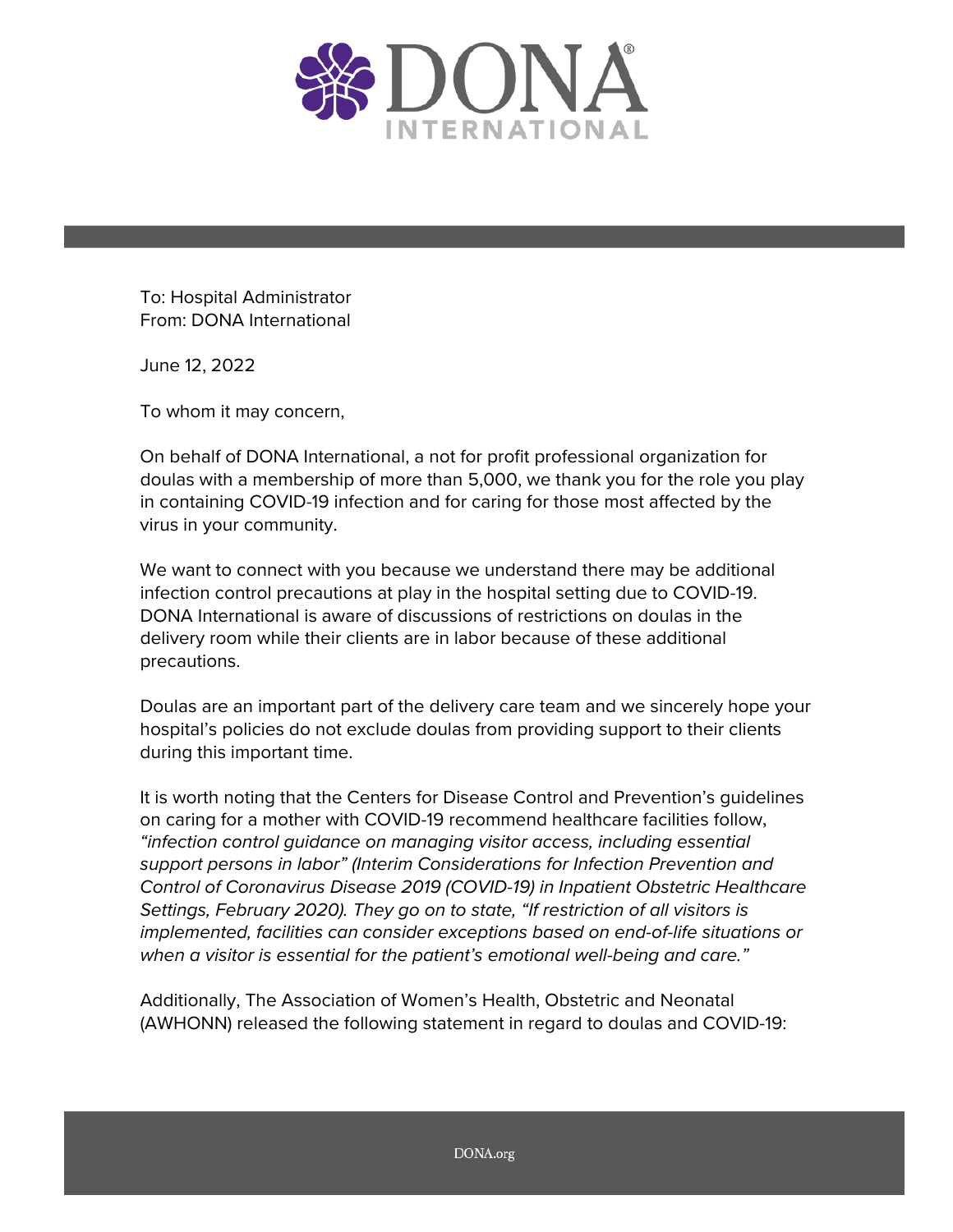"AWHONN recognizes that doula services contribute to the woman's preparation for and support *during childbirth and opposes hospital policies that restrict the presence of a doula during a woman's active labor.*

*"Doulas are not visitors and should not be blocked from caring for patients in the antepartum, intrapartum and postpartum period. Most doulas have been contracted by patients weeks to months ahead of time and have established provider relationships. They are recognized by AWHONN and ACOG as essential personnel and part of the maternity care team," said AWHONN member Nancy Travis, MS, BSN, RN, BC, CPN, CBC, Florida Section Chair.*

*AWHONN supports doulas as partners in care and acknowledges their ability to provide physical,*  emotional, and partner support to women. AWHONN opposes hospital policies that restrict the *presence of a doula in the inpatient setting during an infectious disease outbreak. Read more about AWHONN's position on continuous labor support for every woman here."*

Understanding these are not normal times and that enhanced infection control procedures are needed in order to care for patients, DONA International has been working with our members to promote proper infection control protocols and the use of personal protective equipment. We are also providing resources to help members identify symptoms of viruses (in themselves and their clients) and strongly encourage them to follow the direction of their local, state or provincial public health officials.

We encourage you to visit the DONA.org website and review the doula scope of practice. Doulas provide critical, research-based support to clients and have been proven to impact positive outcomes. Additionally, while doulas are not clinicians, they can help fill a gap in providing emotional, informational, and physical support for families in these uncertain times.

If you have any questions about the doula scope of practice or this letter, please do not hesitate to reach out to me [\(president@dona.org\)](mailto:president@dona.org) and Josie Hernandez, DONA International's Executive Director ([executivedirector@dona.org](mailto:executivedirector@dona.org)).

Respectfully,

Wikia Lausan

Nikia Lawson, MA, BSW, BDT/CD(DONA) DONA International President



35 E Wacker Dr, Ste 850 | Chicago, IL 60601-2106 USA T 312.224.2595 | Toll Free 888.788.DONA (3662) | F 312.644.8557 [DONA@DONA.org](mailto:DONA@DONA.org) | [www.DONA.org](http://www.dona.org/)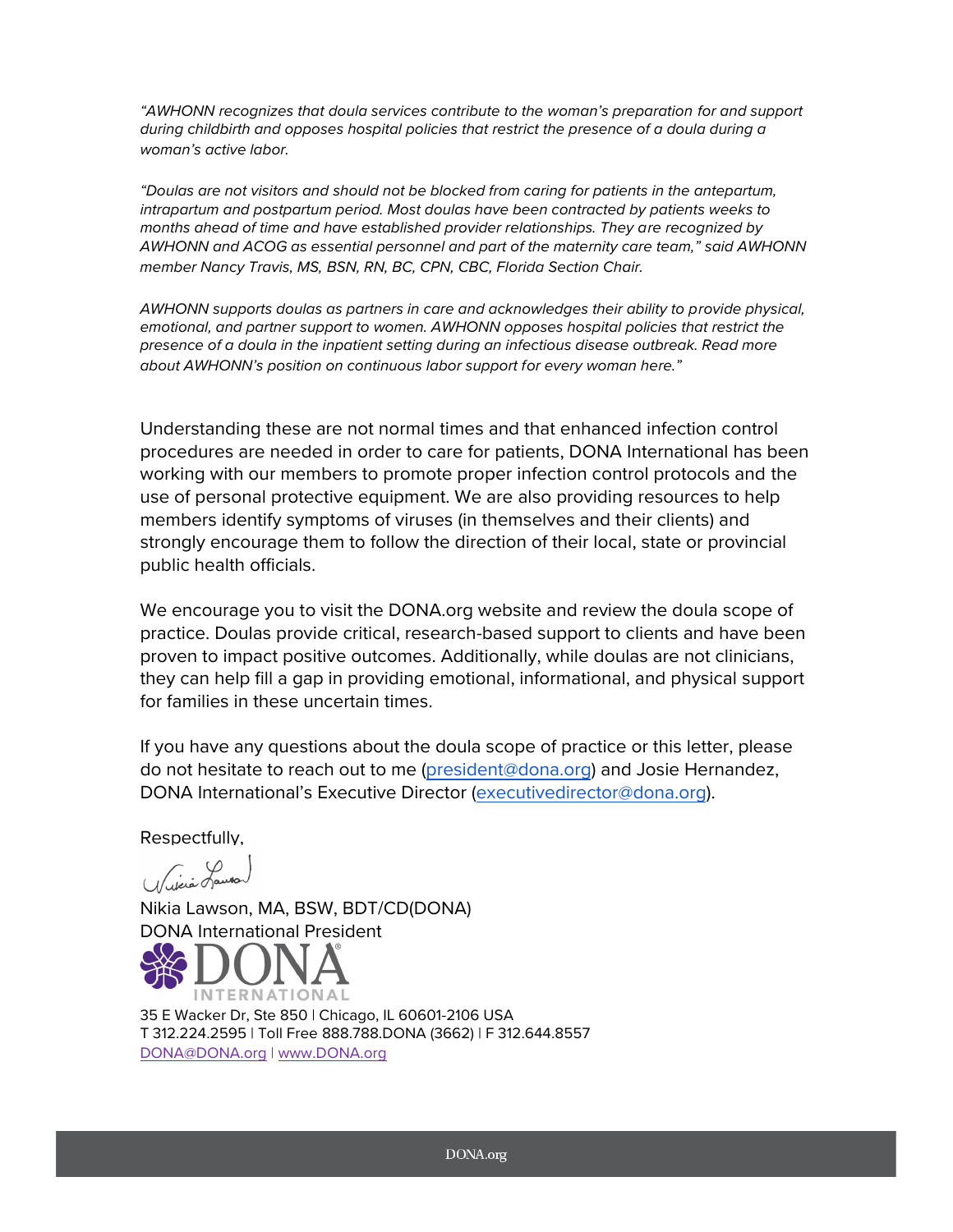

## I. Scope

- A. *Services Rendered*. The doula accompanies the woman or birthing person in labor, provides emotional and physical support, suggests comfort measures, and provides support and suggestions for the partner. Whenever possible, the doula provides pre- and post-partum emotional support, including explanation and discussion of practices and procedures, and assistance in acquiring the knowledge necessary for the client to make informed decisions about their own care. Additionally, as doulas do not "prescribe" treatment, any suggestions or information provided within the role of the doula must be done with the proviso that the doula advises thier client to check with the primary care provider before using any application.
- B. *Limits to Practice*. DONA International Standards and Certification apply to emotional, physical and informational support only. The DONA certified or member doula does not perform clinical or medical tasks, such as taking blood pressure or temperature, fetal heart tone checks, vaginal examinations or postpartum clinical care. The DONA certified or member doula will not diagnose or treat in any modality.
	- i. If the doula has qualifications in alternative or complementary modalities (such as aromatherapy, childbirth education, massage therapy, placenta encapsulation, etc.), they must make it very clear to thier clients and others that those modalities are an additional service, outside of the doula's scope of practice.
	- ii. ii. A healthcare provider (such as a nurse, midwife, chiropractor, etc.) may not refer to themselves as a doula while providing services outside of a doula's scope of practice.
	- iii. On the other hand, if a health care, alternative care or complementary care professional chooses to limit thier services to those provided by doulas, it is acceptable according to DONA International's Standards of Practice for them to describe themself as a doula.
- C. *Advocacy*. The doula advocates for the client's wishes as expressed in their birth plan, in prenatal conversations, and intrapartum discussion, by encouraging thier client to ask questions of thier care provider and to express thier preferences and concerns. The doula helps the birthing person incorporate changes in plans if and when the need arises, and enhances the communication between client and care provider. Clients and doulas must recognize that the advocacy role does not include the doula speaking instead of the client or making decisions for the client. The advocacy role is best described as support, information, and mediation or negotiation.
- D. *Referrals*. For client needs beyond the scope of the doula's training, referrals are made to appropriate resources.

## II. Continuity of Care

A. The doula should make back-up arrangements with another doula to ensure services to the client if the doula is unable to attend the birth. Should any doula feel a need to discontinue service to an established client, it is the doula's responsibility to notify the client in writing and arrange for a replacement, if the client so desires. This may be accomplished by:

Initials: \_\_\_\_\_\_\_\_\_\_\_\_\_\_\_\_\_

Last Revised: 05/17 BOD Revision Approval: 5/17 Last Revised: 08/20 BOD Revision Approval: 08/20

BOD Original Approval: No Record © DONA International 2017 Permission granted to freely reproduce in whole with complete attribution